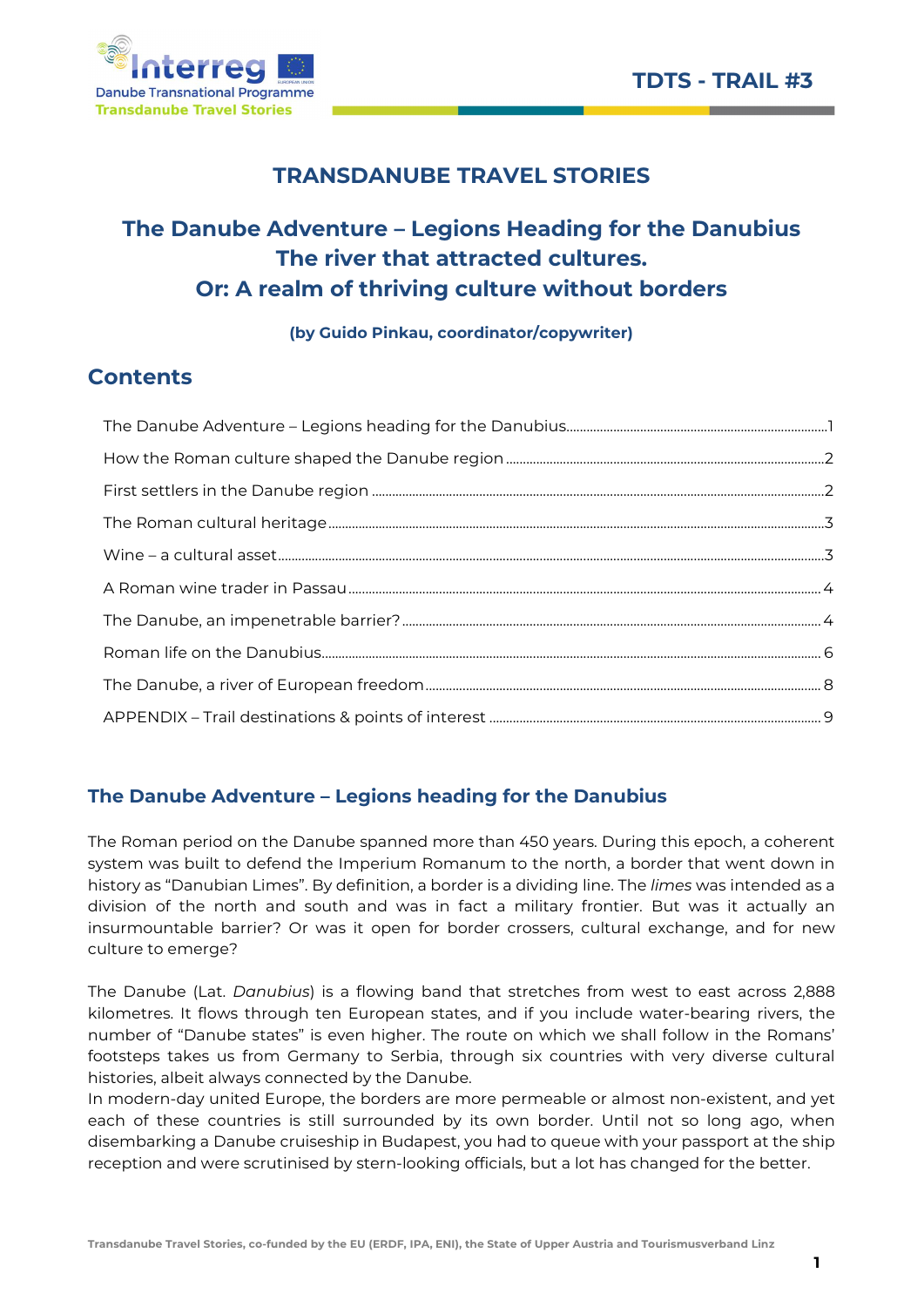

"Borders? I have never seen one. But I have heard they exist in the minds of some people." (Thor Heyerdahl). The Romans certainly did not think in such enlightened, humanistic terms when they decided to secure their empire to the north and looked for suitable places to build facilities that would serve this goal. Basically, one only has to look at a map of Europe to understand why the course of the Danube was regarded as an ideal natural border for this very purpose, since it divides Europe into northern and southern parts. Which is what the Romans probably did when they resolved to make the Danube an essential part of their limes – the "wet limes", as it were – which was supposed to demarcate and protect their empire from the barbarians. They no doubt saw several natural advantages in doing so. When their scouts reconnoitered the river for securing measures, they were quick to realise that swampy areas, wide valleys and raging rapids surrounded by dense forests would offer excellent conditions for defending the empire and stopping peoples from the north from advancing further.

The Alpine region had already been incorporated into the Roman Empire in 15 BC and was now to be extended into the Alpine foothills. Campaigns against Germanic tribes living in the north began under the rulers Drusus the Elder and Tiberius.

The aim was to extend the Roman Empire to the Elbe (Lat. Albis). However, after several battles had been lost, this plan had to be abandoned and it was decided that the Danube would be the border east of the Rhineland. In 179 AD, Regensburg, or Castra Regina at the time, became a river fort of the Roman legion at the northernmost tip of the Danube.

The provinces Noricum and the adjoining Pannonia in the east were established and there were many small territorial shifts within the empire. Today's Vienna (Vindobona) and nearby Carnuntum initially belonged to Noricum and were later assigned to Pannonia. That period saw a number of peaceful shifts of borders within the provinces.

## How the Roman culture shaped the Danube region

It is often claimed that the Roman expansion into the Danube region marked the birth of culture in the Danube Basin, but such a statement should be uttered with care, because the Romans certainly did not settle in an entirely uncultured area.

Since prehistoric times, the Danube had been an important landmark for early settlers such as family clans and groups "out of Africa" who decided to "go West" and travel upstream from the Black Sea in search of a new homeland. In a word: the Danube Basin was a destination for migrating settlers early on in history. The river was a lifeline that offered freedom of movement. The settlers acquired "the art of living and surviving on the Danube", which makes the Danube a river of explorers and discoverers.

## First settlers in the Danube region

The earliest evidence of human settlements in the area between Regensburg and Zaječar was found in the Wachau region: while the significance of the small female figurines "Venus of Willendorf" and "Fanny of Galgenberg" is still not quite clear, their age is estimated at 30,000 to 40,000 years (only archaeologists have the power to determine this sort of age). One thing is certain: Ice Age art is a great cultural heritage and the ladies from the Wachau region are two particularly fine specimens; in fact, they are the oldest known Palaeolithic representations of the female body. Older still – namely around 70,000 years old – is the evidence of early human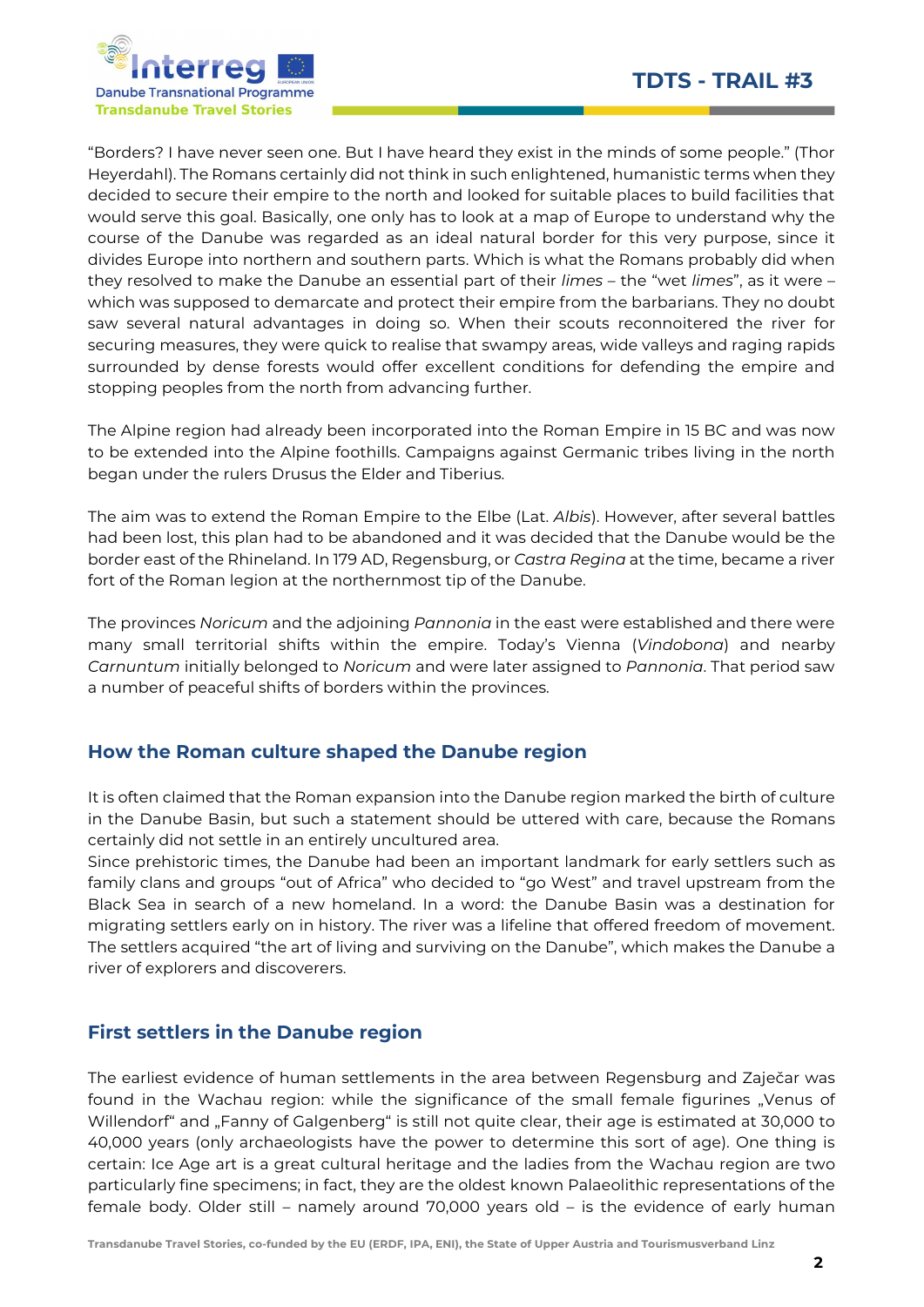

existence found in the Gudenus Cave near the city of Krems. Finds made at the foot of Hartenstein Castle, 15 km west of Krems, prove that Neanderthal people hunted here and found shelter in the cave.

The Romans of what is now Upper Austria were in direct contact not only with Germanic peoples, but also with the Celts. The latter did not form a tribe as such but were scattered in clans along the Danube, unlike Germanic tribes. They willingly and peacefully accepted the Roman sovereignty and even worked closely with the Romans. However, they also left behind a cultural heritage of their own, which can be studied in Mitterkirchen in the Marchland plain (Upper Austria), for example, where a Celtic settlement from the Hallstatt period (800 to 450 BC) was reconstructed.

There were also large Celtic settlements in the region around Ptuj (Lat. Poetovio), now Slovenia, where the Roman Emperor Vespasian was elected in 69 AD. Poetovio, as Ptuj was called at the time, was the largest Roman settlement in the territory of modern Slovenia and is believed to have had a larger population (up to 40,000) than Ptuj has today (24,000). Visitors can now experience the Roman city of Poetovio in the archeological park, guided for example, by a costumed "Roman" explaining the Roman way of life.

### The Roman cultural heritage

The Romans were particularly good at forming their new borderland and its hinterland in terms of culture. Unlike in the far north, where a long wall was erected in Scotland under Hadrian, it was not necessary on the Danube to build a continuous wall or rampart. Rapids, wide and swampy valleys formed a natural barrier. Nonetheless, the Romans built city walls with magnificent gates (Regensburg), forts with adjacent military and civilian towns (Passau), trading posts such as Enns, and vibrating cities like Carnuntum, thus introducing Roman life to the Danube region. Or think of the impressive necropolis of Pécs with an Early Christian cemetery (UNESCO World Heritage Site), or the massive fort, magnificent villas, temples and burial grounds of Felix Romuliana in Zaječar, Serbia! All these sites line the Danube like a string of pearls and offer a deep insight into Roman history and everyday life on the river. They are witnesses of early urban culture, which continues to have an effect today.

Emperor and philosopher Marcus Aurelius also lived in the legionary camp of Carnuntum, where he found the peace to contemplate far from his beloved Rome. The metropolis on the Danube had about 50,000 inhabitants and boasted a harbour, an amphitheatre, bathhouses and magnificent city villas. Ancient Carnuntum offered classy life far from home. Every year in June, the "Roman Festival" is an excellent opportunity to visit the minutely reconstructed Roman quarter and enjoy the food and culture of ancient life. Ptuj, too, celebrates "Roman Games" for four days each year. If you ever get invited, do accept.

### Wine – a cultural asset

Invitations often include delights such as wine. Naturally, it was the Romans who introduced wine to the region of beer drinkers (Regensburg). The Romans despised beer in general and regarded it as a drink of barbarians. According to Pliny, cerevesia from Germanic tribes was best used to pamper facial skin with its foam. Further east, in Pannonia, the "watered grain" (sabaia) was not particularly popular either. Roman legionaries were still tempted to drink it because there was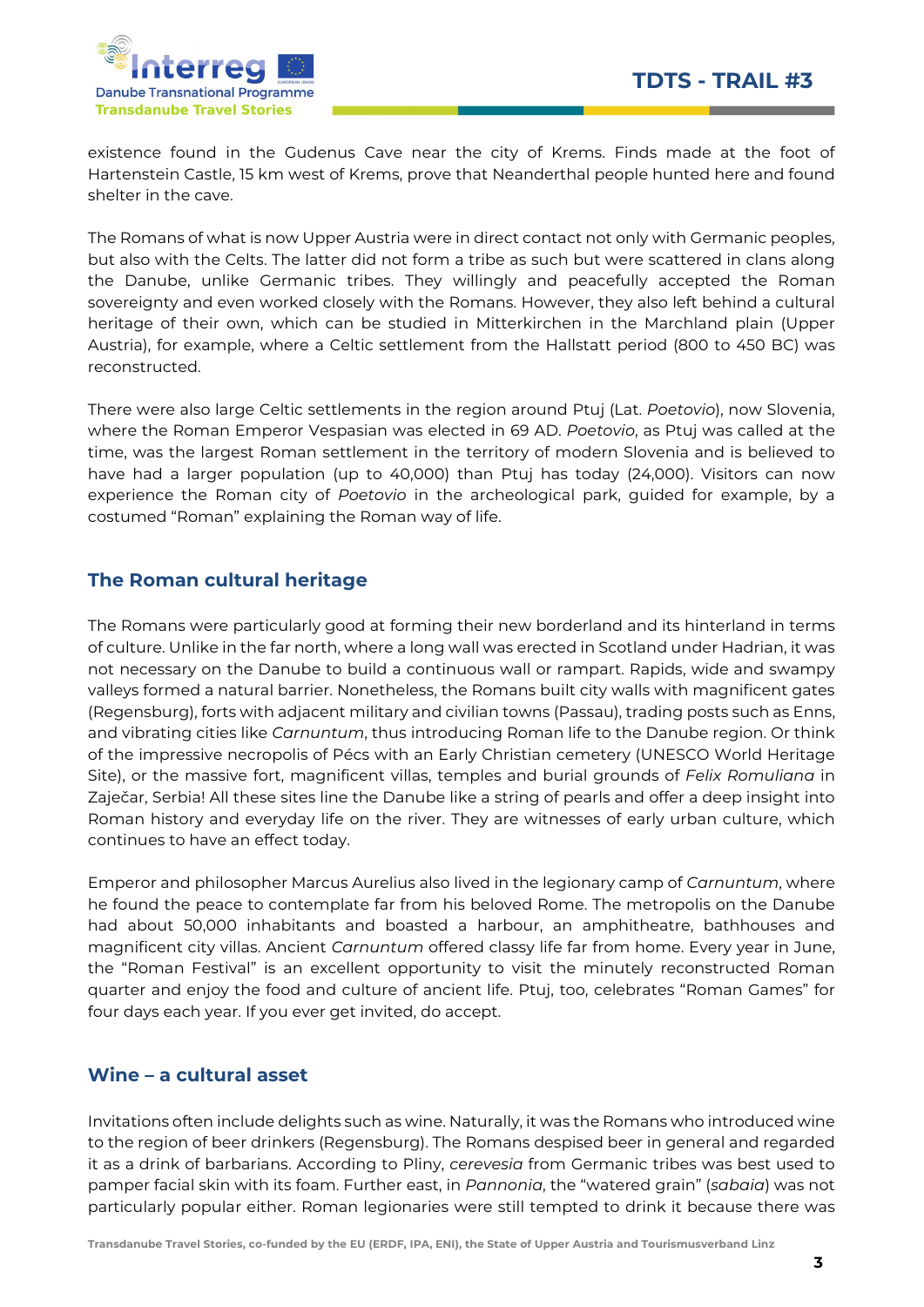

plenty of it, because it was cheap, and because inebriation was guaranteed. That's why they were prone sometimes to cross the border and visit barbarian pubs or breweries.

The only solution was to procure and grow some wine from home. On the river bank opposite from Künzing, for example, lies the market town of Winzer. It is yet to be proved that wine was already cultivated so far north on south-facing slopes before the 9th century, but why wouldn't it have been? After all, the Romans put up their camp in the immediate vicinity.

The Romans were no doubt the fathers of the great success of Austrian wines today – particularly wines from Lower Austria (the Wachau region, the Kamptal valley, etc.), Vienna, and Burgenland. The same can be said of viticulture in Hungary, formerly Serbia.

In Roman times, Carnuntum and all other settlements, camps and towns along the Danube were supplied with high-quality wines.

The Lower Danube has a longer history of wine. Wine first came here from Greece and other eastern parts. In Serbia, for example, the history of wine goes back to the Thracians and Greeks. In the 3rd century, Marcus Aurelius Probus introduced viticulture outside the Apennines, which had been forbidden by Domitian in 92 AD. This was the basis for the meteoric rise of wine. The fact that Probus lived in the imperial capital of Sirmium, modern-day Sremska Mitrovica in Serbia, may have been helpful. In Zaječar, after a visit to the palace complex of Felix Romuliana and to mosaics of Dionysus amidst vineyards, one can discuss the Dionysian and Bacchanalian principles over a glass of wine.

### A Roman wine trader in Passau

Whether for inebriation or for feasts – the wine merchant Publius Tenatius Essimus from Trento made sure that Romans in the northern regions of the Empire and their guests received good quality wine from their homeland. He settled in Passau and introduced the wine trade, which was not always lucrative, across the Alps. The Brenner Pass, now an artery of tourism and cross-border trade, was the route on which this industrious man transported wines from Italy and most probably from Southern France and Spain to Passau, the "city of three rivers". From there, Publius Tenatius Essimus would take his wines via the Inn and Danube rivers to the Roman provinces of Raetia (adjoining in the west) and Noricum. This is how a vast number of amphorae filled with wine reached the banks of the Danube from the south.

Tenatius Essimus died at the age of 57, but had clearly understood the advantages of rapid transportation by ship. His name has stood for profitable entrepreneurship and clear-sightedness ever since he left home to build a new future in foreign lands, keen to cultivate contacts across borders. His story is a success story from the limes.

Navigation on the Danube became commercial under the Romans. If you take a trip from Germany to Serbia, you will always come across "descendants" of former Roman winegrowers and wine merchants. Then, as now, people loved to celebrate and enjoy themselves, because it brought them together. This is a culture we inherited from the Romans.

### The Danube, an impenetrable barrier?

The Danube itself was the central transport axis. Paved roads were built parallel to it, as well as roads leading from the Danube to the north and south. Remains of these can party still be seen along hiking trails in some forest areas (e.g. in the Wachau region).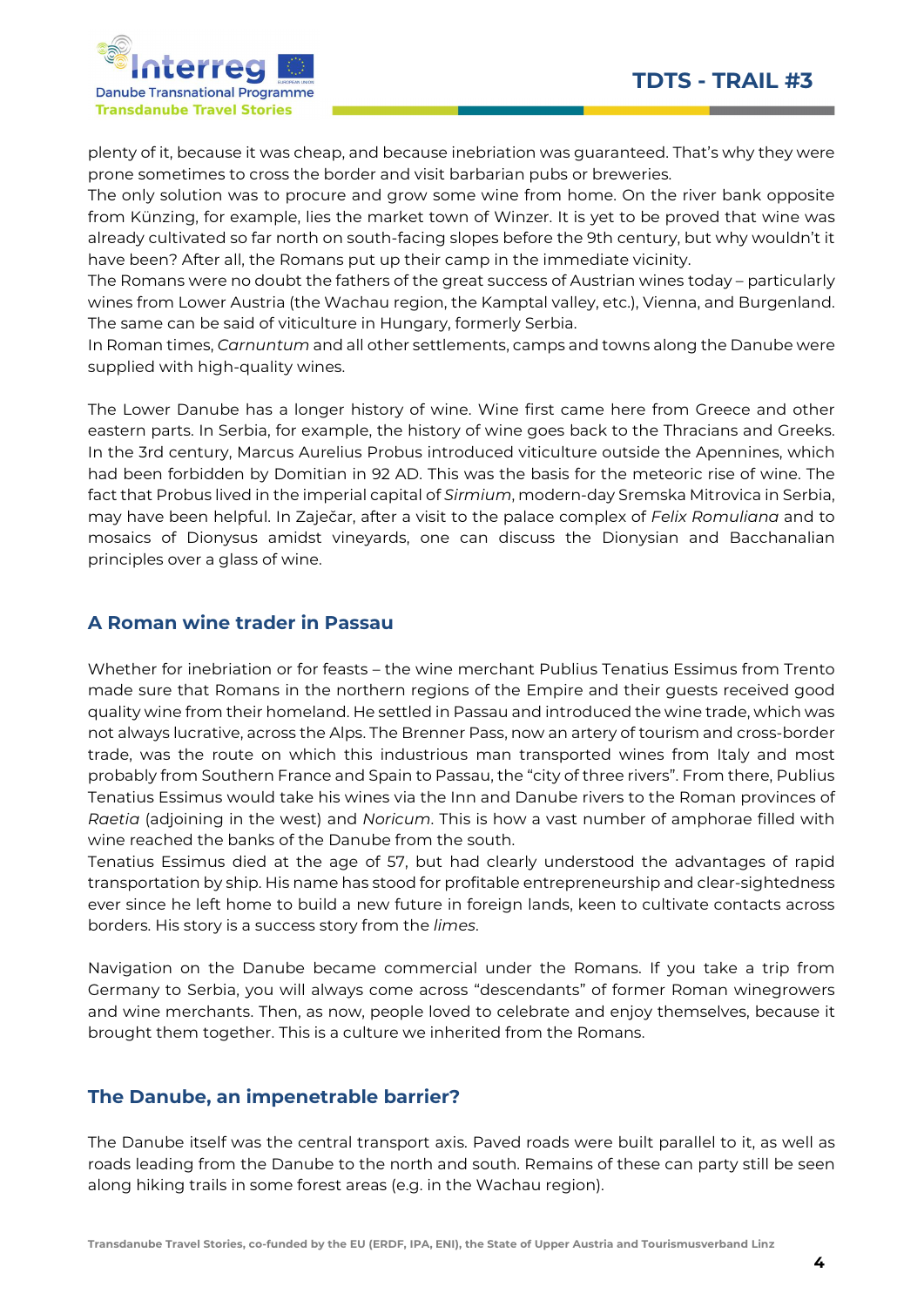

At this point a question posed at the beginning comes up again: Was the limes an impenetrable barrier? No, it was not. On the one hand, there were plenty of gates that functioned as passages for troops on their way north. After all, the – political – goal to expand the empire had not been abandoned yet. Moreover, there was a lively civil exchange. "Barbarians" visited Roman towns and settlements to meet the foreign rulers and do business with them – and vice versa. It is safe to assume that many a love affair arose in the process. Pubs on either side of the river were meeting places for lovers and for the occasional drunken brawl. Celts north of the limes even worked for the Romans and took on higher administrative tasks.

In terms of economics, the Amber Road was particularly important to the Romans, who regarded amber as a highly coveted commodity. Amber was also known as the "gold of the north", or as "tears of the sun goddess" (Ovid, Metamorphoses II, 340–366), and was traded at a high price. Drinking from amber vessels was pure luxury, and many rich women in Rome dyed her hair with amber. According to Pliny the Elder, the coast of Germania from where amber was introduced was about 600,000 paces (i.e. about 900 km) from Carnuntum in Pannonia. He complained that a small figurine of amber was more expensive than a slave. His geographical description clearly shows that there was a connection between the Baltic Sea and Carnuntum. Then the road ran further south through Sopron, Szombathely, Ptuj, Ljubljana and all the way down to Aquileia in Veneto, Italy.

The Amber Road evidences that the limes was not a border in the sense of a protective bulwark where armed soldiers would stand and ward off anyone who wanted to enter the empire. It was rather an open frontier for cultural and economic exchange. Border posts collected customs duties. Merchants and their helpers reached the Baltic States across the Baltic Sea and used the Danube region for business and as a welcome resting place on their onward journey south. Many personal contacts were established, which has no doubt left us with descendants across the entire Danube region.

Today, the Danube region would be called a Europe's melting pot of cultures. Whether in prehistoric times, in the Roman period or at any other time in the course of the centuries, people have come together along the 2,888 km of the Danube's banks. Strangers became friends, people passing through settled down, migrants found a new homeland and enriched it with their own cultural heritage, and they still do today.

One of the most popular saints of Europe, Saint Martin, was born in the Roman city of Savaria (now Szombathely, Hungary) in 316 AD. He left the city in his youth, but Savaria always cultivated his legacy nonetheless. Saint Martin spent his whole life in the spirit of love, mercy, humility and courage, and by the time he died as bishop of Tours in France, he was worshipped for his thaumaturgic feats. To this day, humanist values of the European identity including rightfulness, tolerance, solidarity, and the sharing of intellectual, spiritual and material resources are linked to his name. His example goes beyond borders and generations; it pervades the history and intangible heritage of our continent and could be our guiding principle in finding a common European ethic. The most important message we can draw from the life of Saint Martin for the 21th century is that common values are precious, and that we need to share them across Europe.

The Danube welcomes new cultures, feeds on them and connects them, rather than separating them. Cultural bridges across the river and cross-border exchange have yielded a special breed of people in the Danube region. They are cosmopolitan and interested in the foreign, in the new. Even decades under the heavy Iron Curtain could not change this. This is epitomized by Vienna, a key United Nations location outside New York.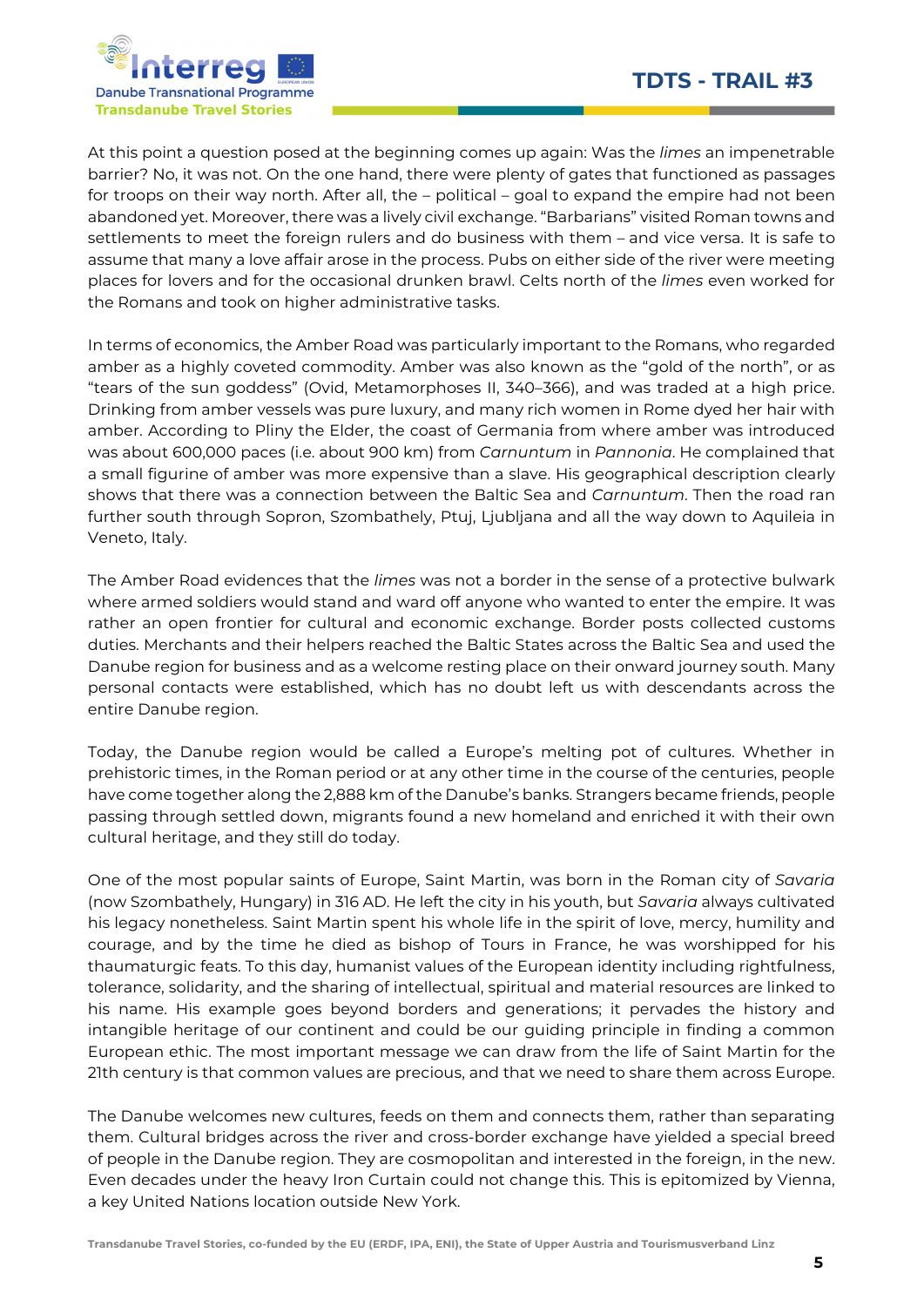

People who were sent to the Danube at the time of Rome's rule or who came on their own initiative were as varied as their motives. There was, first and foremost, the army of legionaries, who were obliged to their employer and went wherever they were sent. They were loyal subjects who hoped to become citizens of Rome or of their own country at the end of their service. But there were also those looking for challenges, or those who simply took a chance. Just think of the wine merchant of Passau, or those who took the long way from the Adriatic to the Baltic Sea on the Amber Road and cultivated contacts, traded and enjoyed the hospitality along the Danube and its hinterland.

## Roman life on the Danubius

Another Roman who controlled the fate of his empire from Carnuntum near Vindobona (Vienna) was Emperor Marcus Aurelius. A large equestrian statue was erected in his honour in Tulln on the Danube, the birthplace of painter Egon Schiele (1890–1918). Marcus Aurelius can justifiably be called the philosopher among the Roman rulers. He was an emperor who abhorred the narrow mind. He taught us that "the best revenge is to be unlike your enemy", and asked: "When you have done good and another has been its object, why do you require a third thing besides, like the foolish — to be thought to have done good or to get a return?" (Marcus Aurelius, "Meditations", Book VII, 73). He rejected Christianity completely and preferred to live in the spiritual world of Roman gods instead, and yet he made Christian principles such as charity his own. Apparently John Stuart Mill called him the "crowned apostle of philanthropy". His thoughts did not come to Marcus Aurelius in the beloved gardens of his birthplace, Rome (26 April 121), but on the banks of faraway Danube.

In the era of Marcus Aurelius, another very special legionary was to become important for the Lauriacum legionary camp in Enns – Aelius Marcellus. According to the inscription on a statue dedicated to Hercules and excavated in Enns, he was the administrator of the largest lime kiln battery on the Danube and beyond. This is to say that he was in charge of a project that was of utmost importance to camp construction. A look at the production numbers reveals that great things were achieved here. The amount of lime produced in the twelve lime kilns in Lauriacum (Enns) was only exceeded by industrial production in the 20th century.

Aelius Marcellus was an early innovator in the Danube region in terms of economy and craft, but who exactly was he? Born around 145 in Upper Italy, he started to train as a legionary recruit in Aquileia around 168. Thanks to his knowledge of calf-burning, he would often be exempt from the onerous duties of "ordinary" legionaries as a specialist of the legion (immunis). This was quite a relief for him, since duties such as standing sentry, patrolling, cooking, cleaning and especially latrine fatigue were not exactly popular.

After stations in Ločica ob Savinji in Slovenia and Salona (Solin) in Dalmatia, Marcellus fought under Marcus Aurelius against the Macromanni. After the fighting, he returned to the Lauriacum (Enns) camp in Noricum with the legion. He was only able to visit the capital, Rome, for a short time, because he was required as chief of the largest lime kiln battery of the empire on the Danube.

Aelius Marcellus remained on the Danube after completing his 24 years of service. Lauriacum became a home for him and his family. His son took over the work in the lime kiln and thus continued the family tradition. Perhaps in retirement Aelius Marcellus had more time to spend with his friend Seccius Secundinus, who had also retired from the legion and ran a tavern in the camp. He always trusted in his god, Hercules, to whom he dedicated an altar.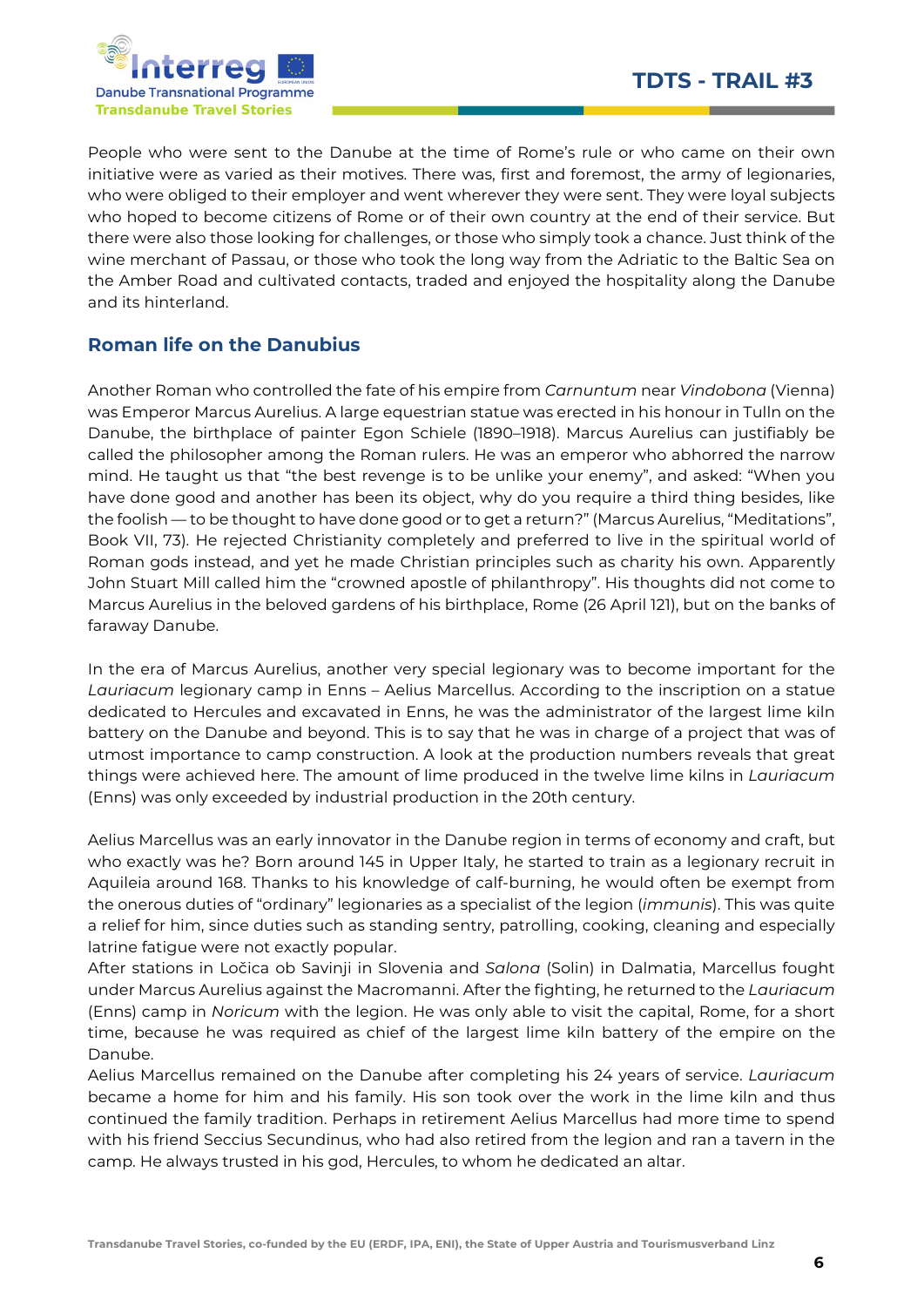

Others were inspired by the Christian faith. One of them was Saint Florian of Lorch (3rd c.–304), who is now the patron saint of Upper Austria and the fire brigade. He chose to withdraw to *Helium* Cetium (now Sankt Pölten) as a retired officer of the Roman army and commander-in-chief of fire fighters. He had achieved a great deal in the service of the Empire but had turned to the Christian faith, which was to become his undoing. In the era of Emperor Diocletian, the persecution of Christians flared up again, leading to the martyrdom of Florian of Lorch when he fell off the bridge at Lauriacum. But it was not at the hands of the Emperor's soldiers that the holy man died (they probably realized how special he was): in fact, an infuriated stranger pushed him into the river.

Saint Martin of Tours (316–397) was born in Savaria (now Szombathely) to a Roman military tribune and came into contact with Christianity as a child. According to his father's will he underwent Roman military training. His wish to be discharged from the service at an early age was denied, and it was not until he had completed his obligatory 25 years of service that he could devote himself fully to his vocation, the spreading of the Christian faith. After his baptism, he withdrew as a hermit, but as his discipleship grew, he built the first western abbey in Ligugé, France, in 361. Saint Martin was a helper in times of need who is also said to have performed many miracles and whose ascetic hermitism made him an ideal monk. Devotees can now follow his work along the pilgrimage stations of the Via Sancti Martini cultural trail.

"Faith turns straw into a rope", said Saint Severin of Noricum (410–482). He was probably born in Italy to distinguished and educated parents. After his training as a monk, he first came to Pannonia, but was mainly active between Carnuntum and Passau. From the "city of three rivers" he visited Künzing and Schlögen on a regular basis. He performed numerous miracles and organized and helmed the withdrawal of legions from Noricum to Lauriacum at the close of the Roman era on the Danube when the advance of Germanic tribes became ever more pressing.

Before he died on 8 January 482 in Favianis, Severin of Noricum predicted the final withdrawal of all Romans from the banks of the limes. This is what actually happened six years later, which is when the body of the saint was also taken to Naples, unharmed, as though still alive. However, the Romans' withdrawal was not a complete one, as previously assumed. Many Romans remained on the banks of the Danube, where they had found their new home. Nevertheless, the year 488 marks the end of the Roman era on the Danube, the end of 450 years of Roman rule.

Emperor Gaius Galerius Valerius Maximianus (c. 250–311 AD) was less devout during his lifetime, but tried to balance this out shortly before his death. He had a funerary temple built near Zaječar, now Serbia, in memory of his mother Romuliana. Here, near his mother's birthplace, the Felix Romuliana was built as a monument to her deep faith in the ancient pantheon. Although discredited as an instigator of the persecution of Christians, he, the son, changed his mind when he fell ill and felt that death was approaching. Shortly before his death, Gaius issued an edict of toleration, allowing Christians to practice their religion and formally calling for churches to be rebuilt. A rather coarse man throughout his life, he thus paved the way for church culture along the Danube. Today, the Danube states look back at a long tradition of profound religiosity. The ringing of the bells of parish churches, cathedrals and monasteries is part of the sound of the river.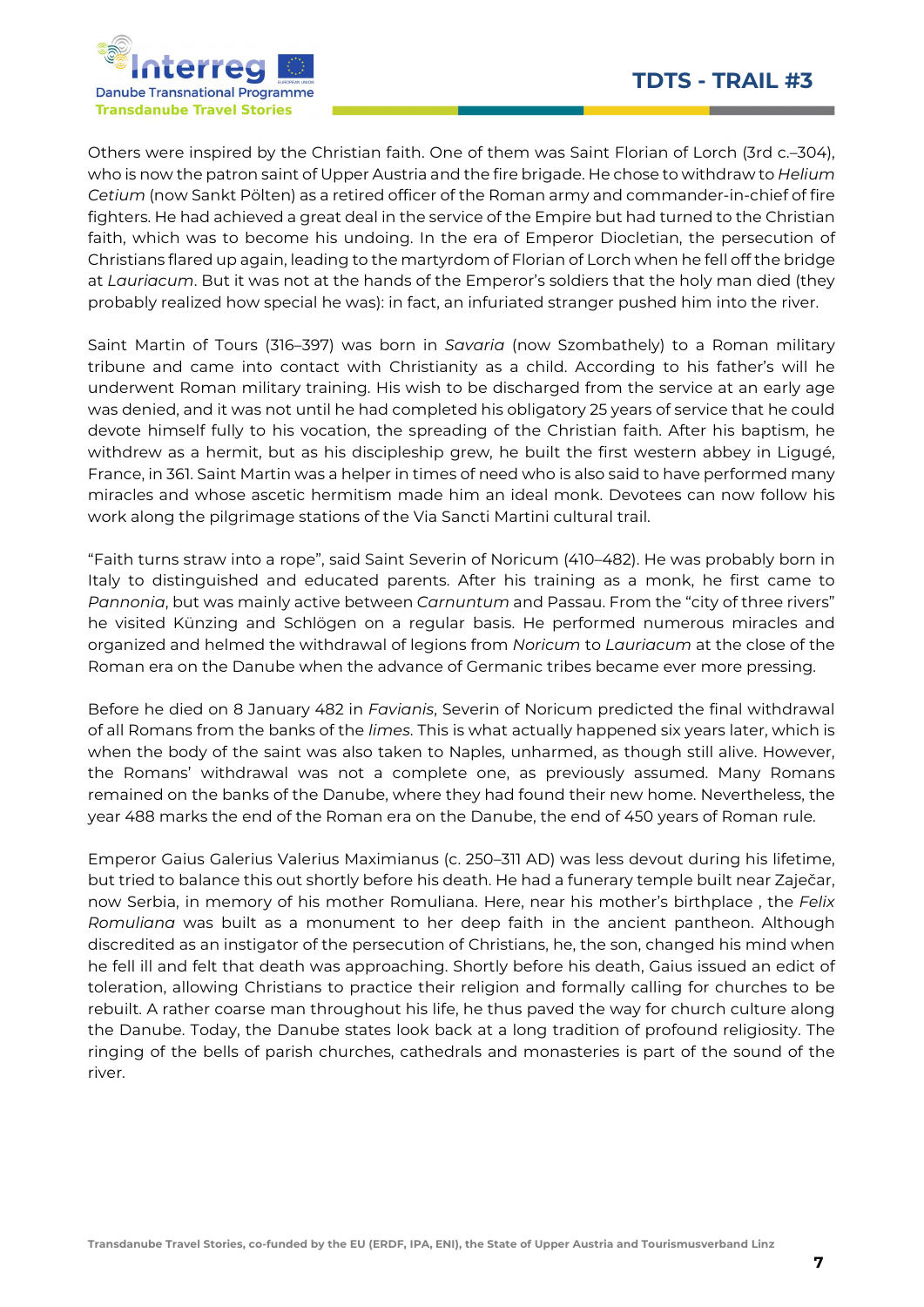

## The Danube, a river of European freedom

It was quite a feat for the Romans to build the *limes* and rule for over 450 years. However, the Danube's love of liberty was not restricted by the limes, because the people on its banks always found a way to overcome barriers.

Cultures met and still meet on the banks of the Danube. A brief encounter can become a lasting relationship. Foreign influences ate received with great interest and always enrich the heritage and cultural life. In a word: the Danube is a river where cultures meet.

Many of the historical events described here come to life during visits to excavation sites and preserved ancient buildings. The above-mentioned figures from Roman times prove that the Danube region has always invited friendship. Attempts to prevent friendship politically, sometimes including even armed conflict, have failed not least because of the positive stubbornness of the population living on the river, from the river, and with the river. In the years of the pandemic (2020/2021), people along the river have found it hard to accept that another attempt was made to separate them by closing borders. They demanded that borders open at least for local traffic. This culture of encounter, rapprochement and exchange was inherited from the Romans. In a word: the river Danube is a melting pot.

Almost all sites on the Danube at which Roman archaeological remains were found want to be discovered during a stroll or hike or bicycle tour through the beautiful landscape. Many sections of the river have not been straightened or built over yet but are still in their original, unspoilt state. Many scenic outposts must have been reconnaissance posts of Roman legionaries. An excursion into nature is therefore also an excursion into the long history of the banks of the Danube. The Danube is a river where every breath you take contains a whiff of history. Its views have charmed us and helped us find our inner peace for generations.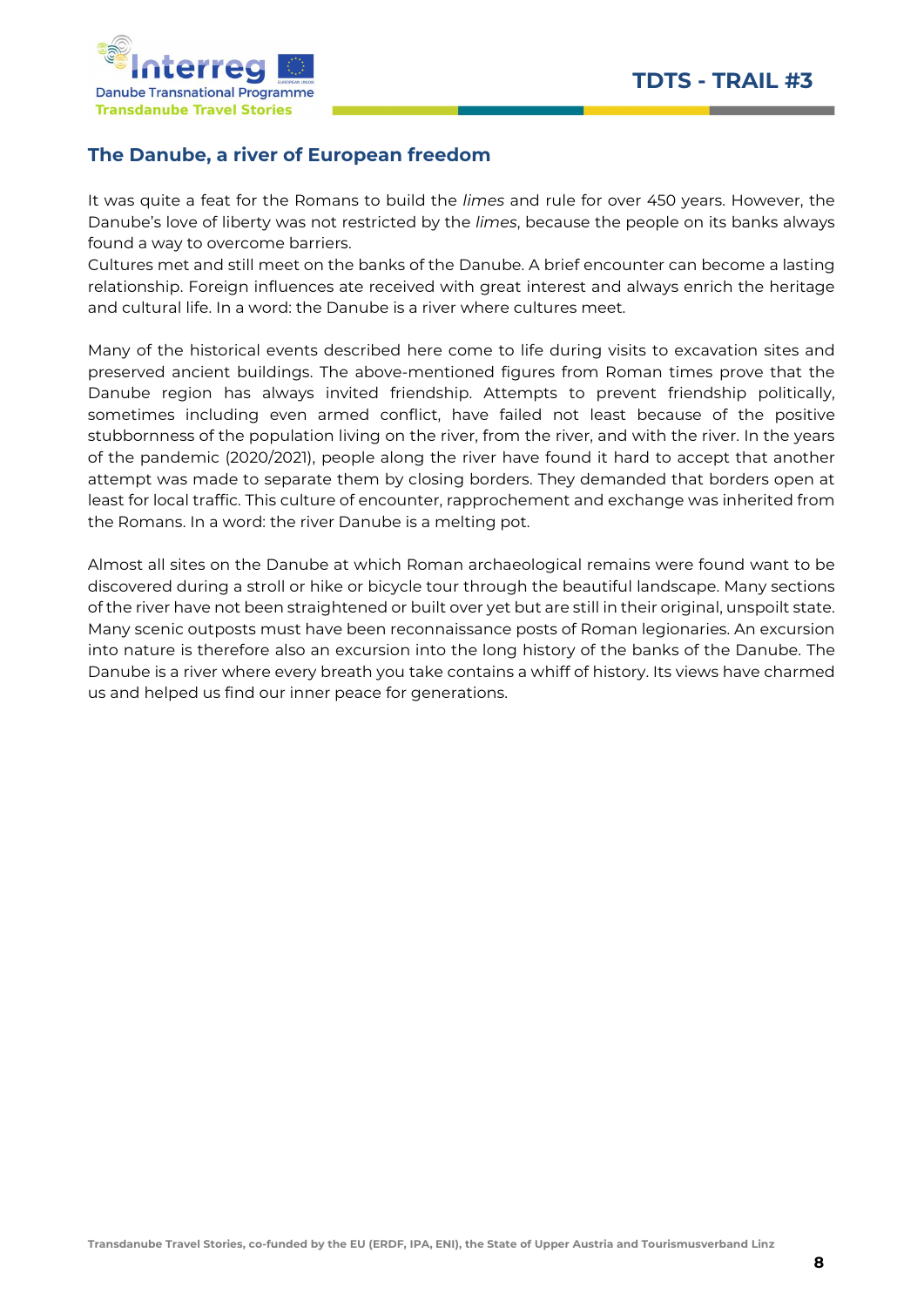



# APPENDIX – Trail destinations & points of interest



### A) Points of interest (POI) B) Things to do

#### Regensburg (Germany)

- A) Porta Praetoria and Roman Museum
- B) Drink beer like the Romans.

#### Straubing (Germany)

A) Roman treasure of Straubing at the Gäubodenmuseum – Sorviodurum (Straubing): a former military camp and Roman Danube port with a civilian settlement.

#### Künzing (Germany)

A) Quintana Museum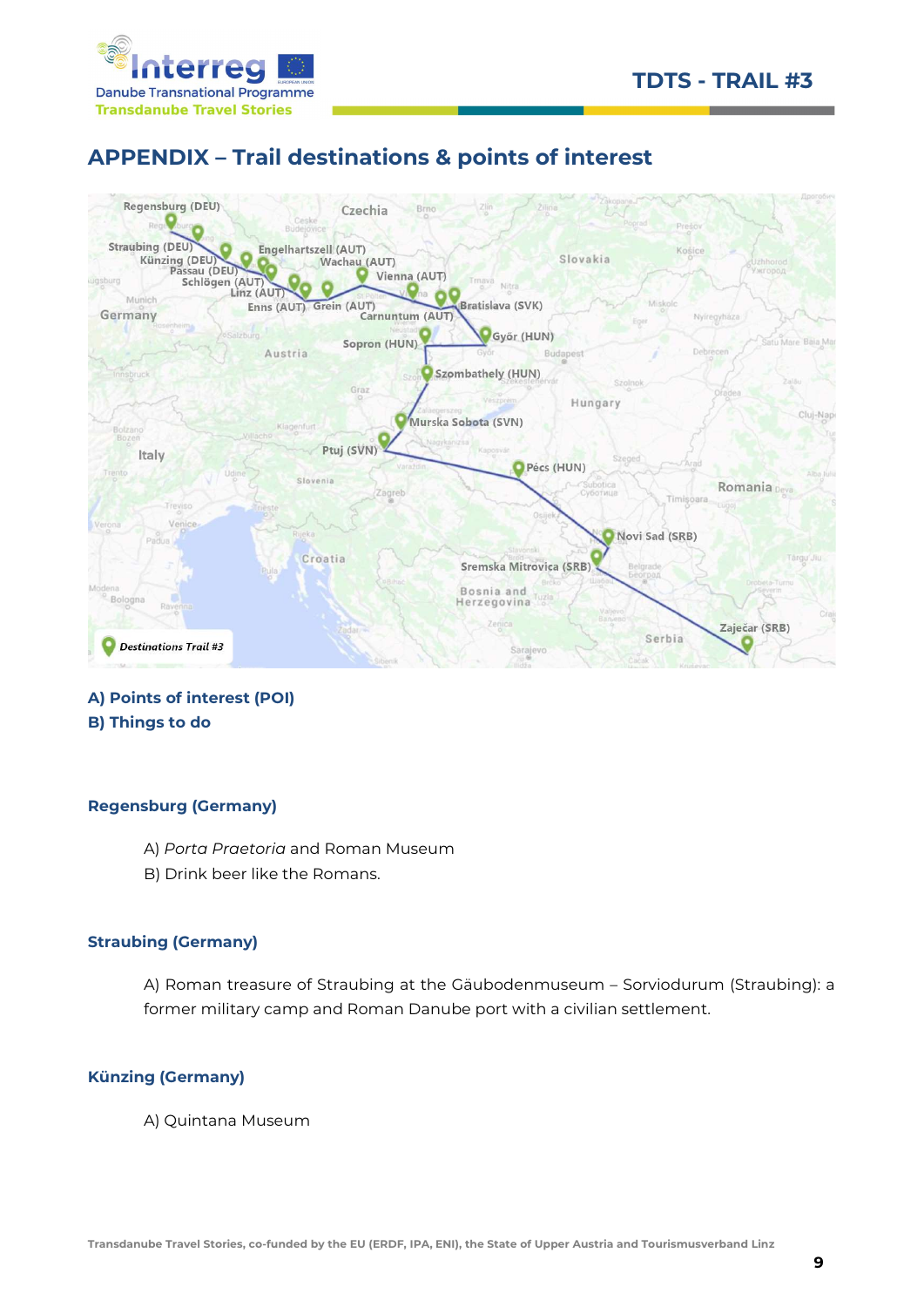

#### Passau (Germany)

A) Roman fort Boiotro; historic district; history of the Passau wine merchant Publius Tenatius Essimnus.

B) Guided tour and personal conversation with the city archaeologist; Roman snacks; you might even persuade a confectioner to create a Roman cake or chocolate; current wine growing in Passau (Passau winery).

#### Engelhartszell & Oberranna (Austria)

A) Roman castle of Oberranna; landscape along the Danube water gap.

B) Experience the nature in one of the most beautiful parts of the Upper Danube; Engelhartszell Abbey.

#### Schlögen (Austria)

A) Roman bath and Roman park Schlögen, Sankt Agatha, natural sight: the Schlögen Meander.

B) Hike to the scenic outpost overlooking the Schlögen Meander.

#### Linz (Austria)

A) Schlossmuseum; Römerberg excavation sites.

#### Enns (Austria)

A) Museum Lauriacum and excavations of Roman lime kilns; the story of Hercules in the lime kiln and the foreman Aelius Marcellus.

B) On the trail of the Roman kiln master.

#### Grein (Austria)

A) Roman rest areas on the Danube Cycle Path. There are 20 of these rest areas in Upper Austria. Each offers information about the Roman era along the Danube Cycle Path, as well as power to recharge your batteries.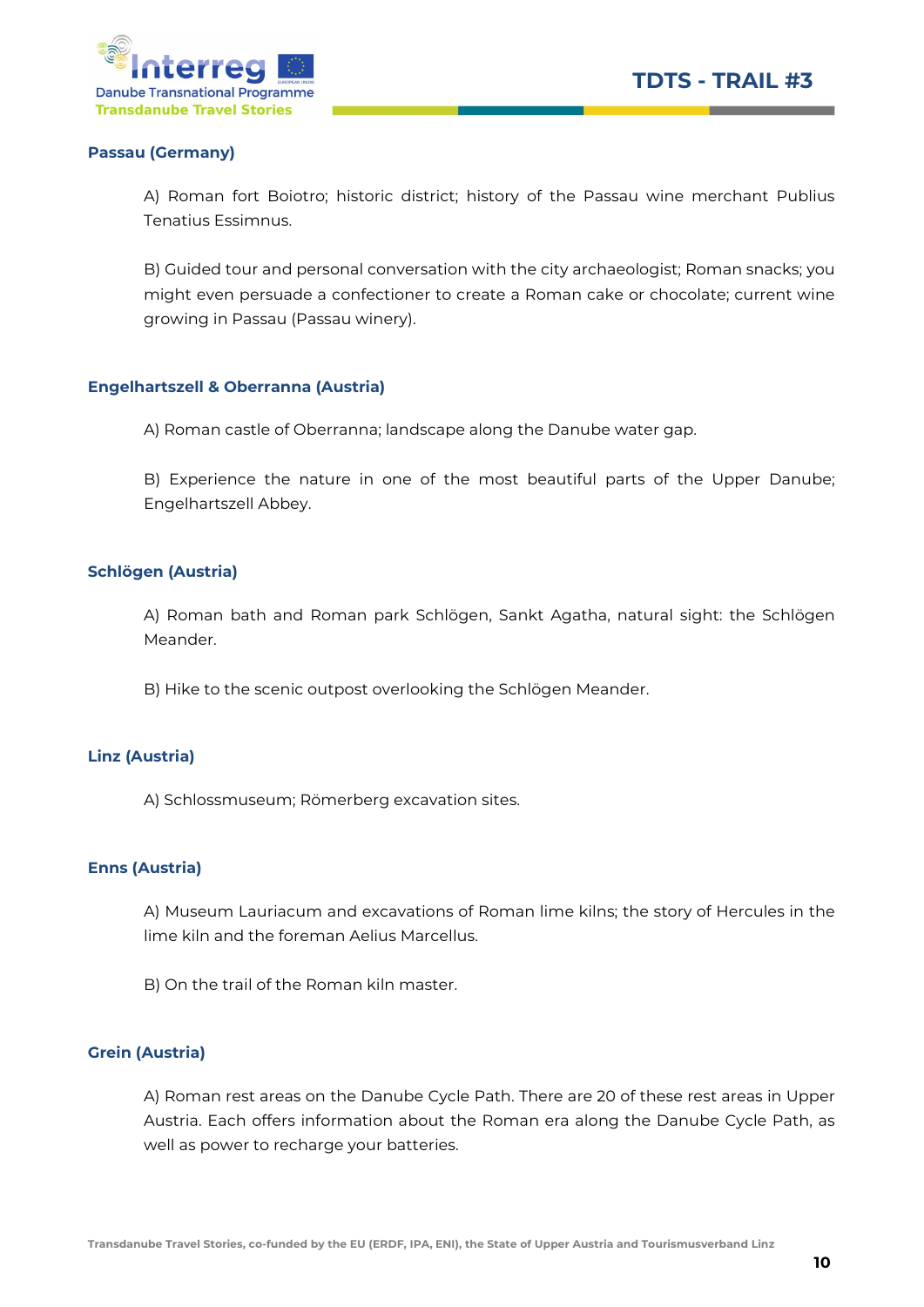

#### Wachau (Austria)

A) Roman watchtowers in the Wachau region (Bacharnsdorf, church of St. Lorenz, Rossatz-Windstallgraben, St. Johann im Mauerthale, Favianis fort in Mautern, Augustianis fort in Traismauer including a detour to the Roman Museum in Tulln); Venus of Willendorf and Fanny of Galgenberg.

B) A short hike in the Dunkelsteinerwald forest near Mauternbach to the remains of a Roman road; hike to the Gudenush caves; hike to the summit of Buchberg from Spitz. Heurige taverns: Heurige go back to the Roman wine culture. Meet the winegrowers, e. g. the Riede vineyard on Galgenberg south of Stratzing (which is where Fanny of Galgenberg was found). Excursion to the LOISIUM wine centre in Langenlois.

#### Vienna (Austria)

A) Roman Museum at Hoher Markt with remains of the floor heating system of a tribune's house; Albrecht Fountain with an allegory of the river god Danuvius and the city of Vindobona; excavations on Michaelerplatz.

B) City walk along the Roman path; modern-day street layout on the old Roman ground plan.

#### Carnuntum (Austria)

A) Carnuntum is an extraordinary Roman town structure on the limes connected to the Amber Road.

B) Roman life and culinary delights: eat like the Romans!

#### Bratislava (Slovakia)

- A) Devín Castle
- B) Experience the landscape and taste the famous currant wine of Devín.

#### Győr (Hungary)

A) During Roman times, the settlement of Arrabona was a military camp located in the present-day urban area of Győr (the German river name Raab derives from Arrabona); remains of the fort on Széchenyi Square.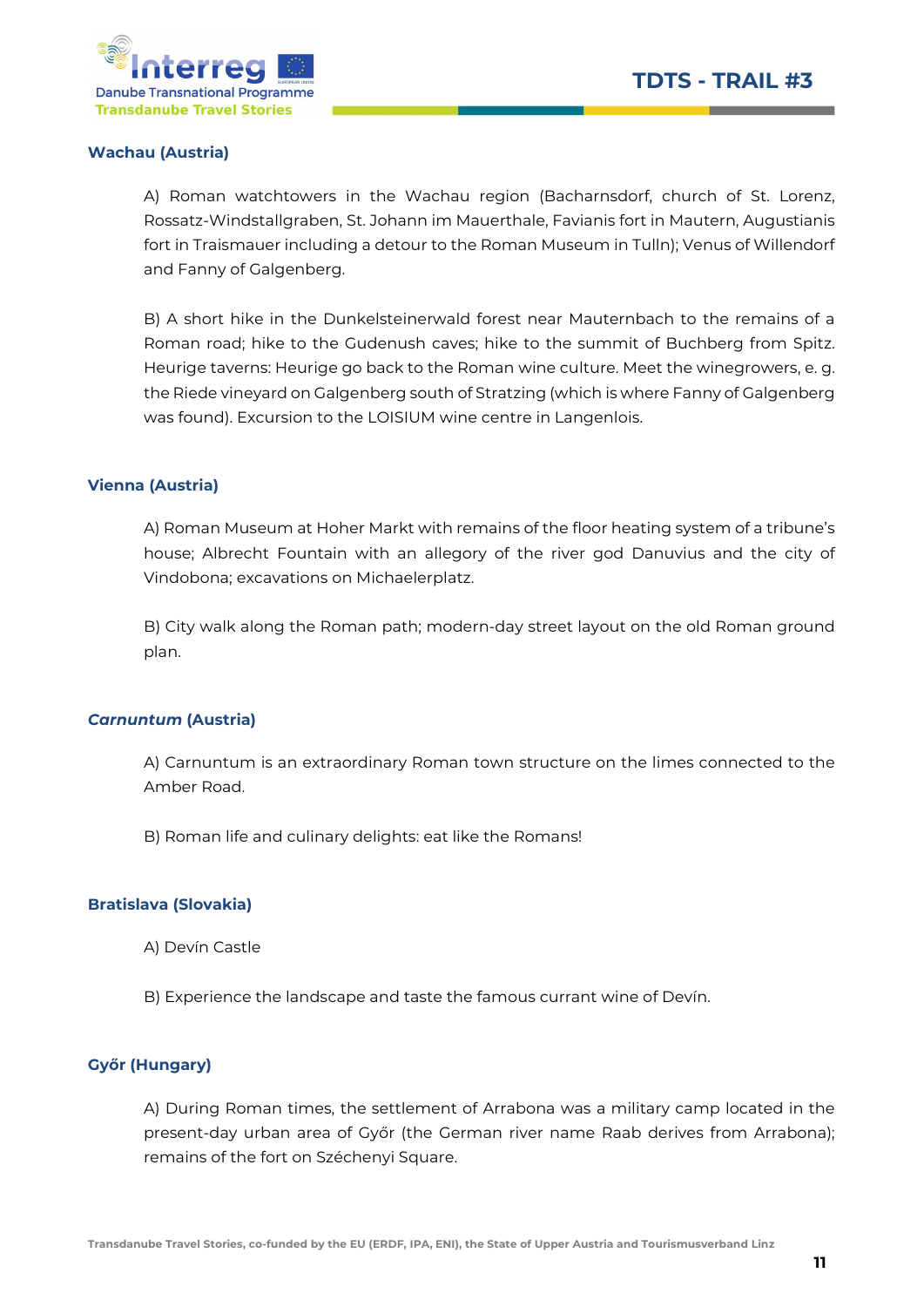



#### Pécs (Hungary)

A) Pécs, called Sophianae in Roman times (2nd century), later Quinque Ecclesiae ("Five Churches"), was an important centre in Pannonia and the capital of the province of Valeria. Remains of that period:

Roman ruin in front of the Cathedral Basilica of Saints Peter and Paul;

the early Christian cemetery from the late Roman period (necropolis of Pécs, 4th century) is a UNESCO World Heritage Site; burial chambers similar to Roman catacombs with motifs from the Old Testament, probably created by wandering Roman artists; mausoleum with wall paintings and a marble sarcophagus. The impressive visitor centre (Scene István tér, Pécs) offers access to several burial chambers and monuments from the period of the World Heritage Site.

#### Sopron (Hungary)

A) Sopron boasts the Roman city of Scarbantia, ruins of the forum and the Scarbantia Fóruma Museum. This was an important Roman place on the Amber Road.

#### Szombathely (Hungary)

A) In Szombathely, the Roman Colonia Claudia Savaria, structural remains and partial reconstructions of the magnificent former settlement can be seen in the István Járdányi Paulovics Ruin Garden. It is safe to assume that this was the oldest Roman town in Hungary and that it owed its wealth in particular to the fact that, like Sopron and Carnuntum, it was connected to the Amber Road (visit the north and south gates through which the Amber Road led, the ancient street pavements, the reconstruction of the Iseum temple, as well as burial grounds).

Szombathely is also the birthplace of Saint Martin of Tours (c. 316/317–397).

B) Explore the beautiful countryside from here, hiking to Murska Sobota (Slovenia), where the Romans also passed through for sure.

#### Murska Sobota (Slovenia)

A) A Roman temple is said to have stood in Murska Sobota on the site of the Cathedral of St. Nicholas in the 2nd/3rd centuries (see the Roman tombstone of Viator in the cathedral). Visit the regional museum in the castle as well.

#### Ptuj (Slovenia)

A) Slovenski quare boasts one of Slovenia's oldest open stone collections from the Roman period. Also see the five-metre-high Mithras Memorial Stone (2nd century) in memory of